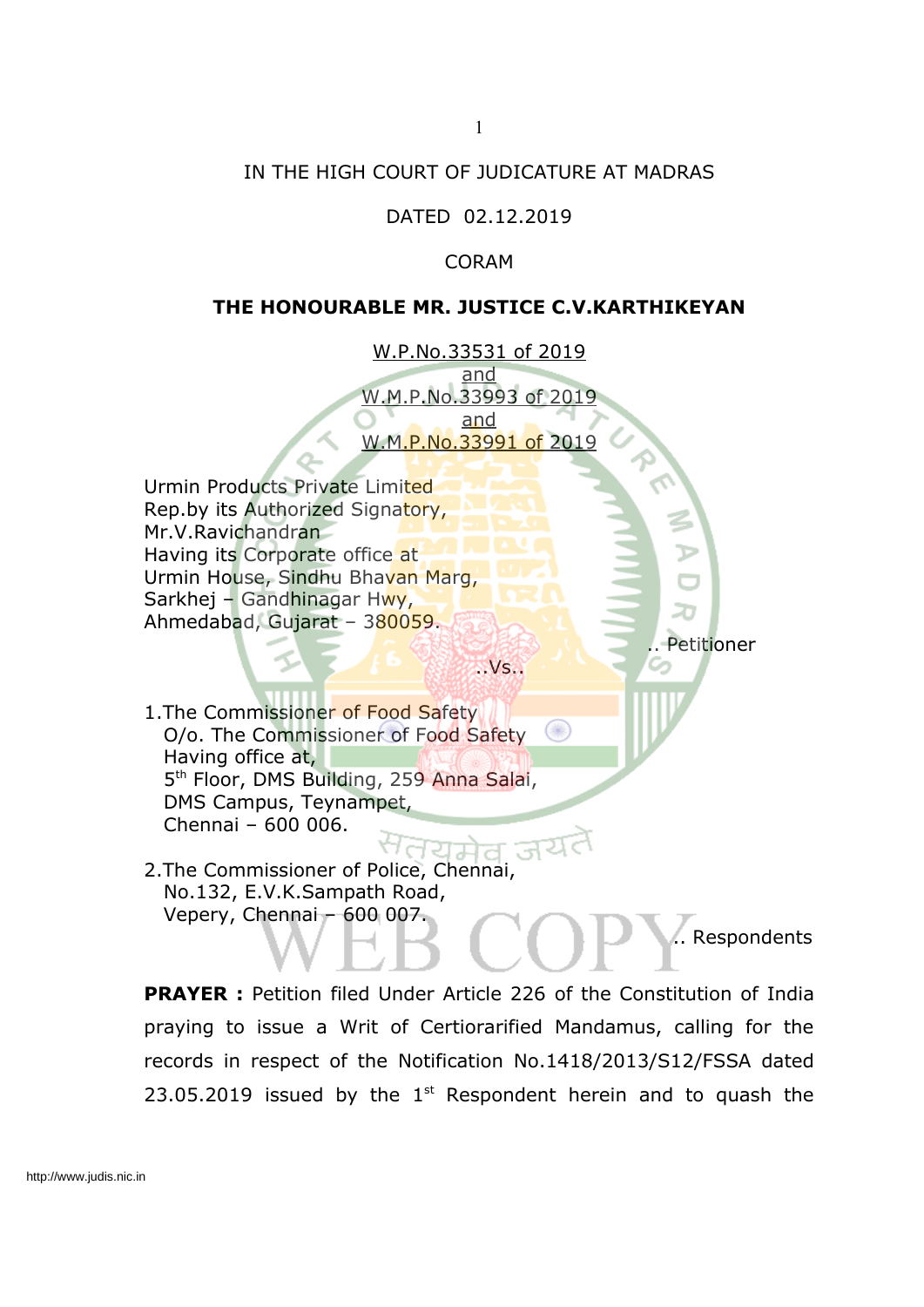same and consequently, direct the  $2^{nd}$  respondent not to detain or seize vehicle carrying consignments of tobacco products meant for sale in Port Blair or any other place other than the state of Tamil Nadu in pursuance of the impugned notification.

For Petitioner : Mr.Aditya Mukerje

For Respondents **U** : Mr.R.Govindasamy, Special Government Pleader

## **O R D E R**

This Writ Petition has been filed by the petitioner's Company, who is engaged in the business of manufacture of various products including chewable tobacco and supply of the same to various parts of the country, in the nature of Certiorarified Mandamus to call for the records in respect of the notification issued by the 1<sup>st</sup> respondent and directing the 2<sup>nd</sup> respondent not to detain or seize vehicles carrying consignments of Tobacco products when they are in transportation within the State of Tamil Nadu. मेत जयत

2. The petitioner has challenged the Notification No.1418/2013/S12/FSSA.) dated 23.05.2019, issued by the  $1^{st}$ respondent, Commissioner of Food Safety, Chennai. The Notification had been published in the Tamil Nadu Government Gazette on the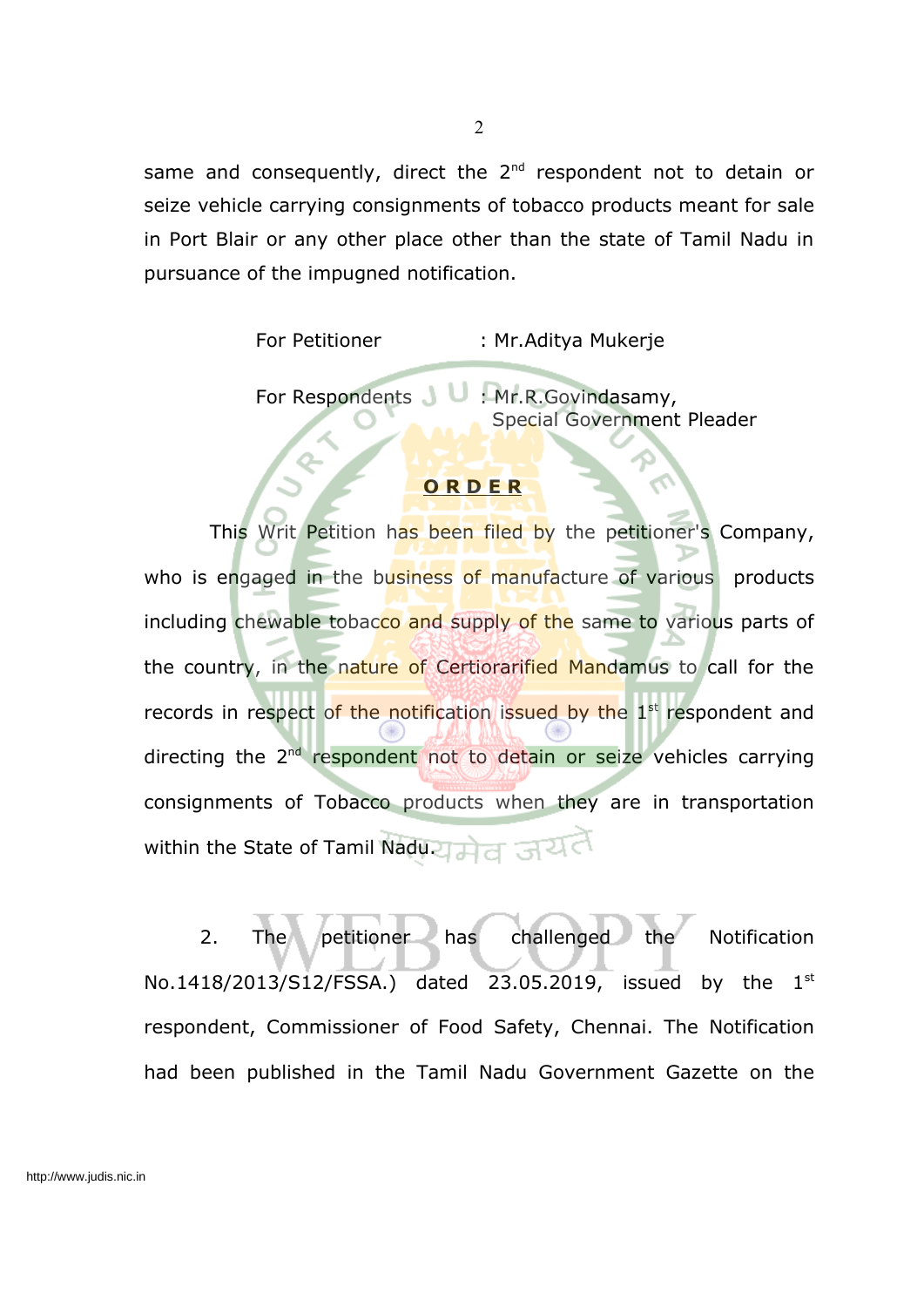issue dated 23.05.2019. The said Notification reads as follows:

*"The Hon'ble Supreme Court of India in Central ARECANUT Marketing Corporation and Others Vs. Union of India (Transfer case (c) 1 of 2010) in its order dated 23-09-2016 observed that to circumvent the ban on the sale of Gutkha, the manufacturers are selling pan masala (without tobacco) with flavoured chewing tobacco in separate sachets but often conjoint and sold together by the same vendors from the same premises, so that consumers can buy the pan masala and flavoured chewing tobacco and mix them both and consume the same. Hence, instead of the earlier "ready to consume mixes", chewing tobacco companies are selling Gutkha in twin packs to be mixed as one".*

*The Hon'ble Supreme Court of India in view of the above has directed the concerned statutory authorities to comply with the above mandate of law of regulation 2.3.4 and directed the secretaries, health department of all the states and union territories to ensure total compliance of the ban imposed on manufacturing and sale of Gutkha and panmasala with tobacco and/or nicotine.*

*On compliance of the directions given by the Hon'ble Supreme Court of India, in its interim order dated 23-09-2016 in Transfer Case (Civil) No.*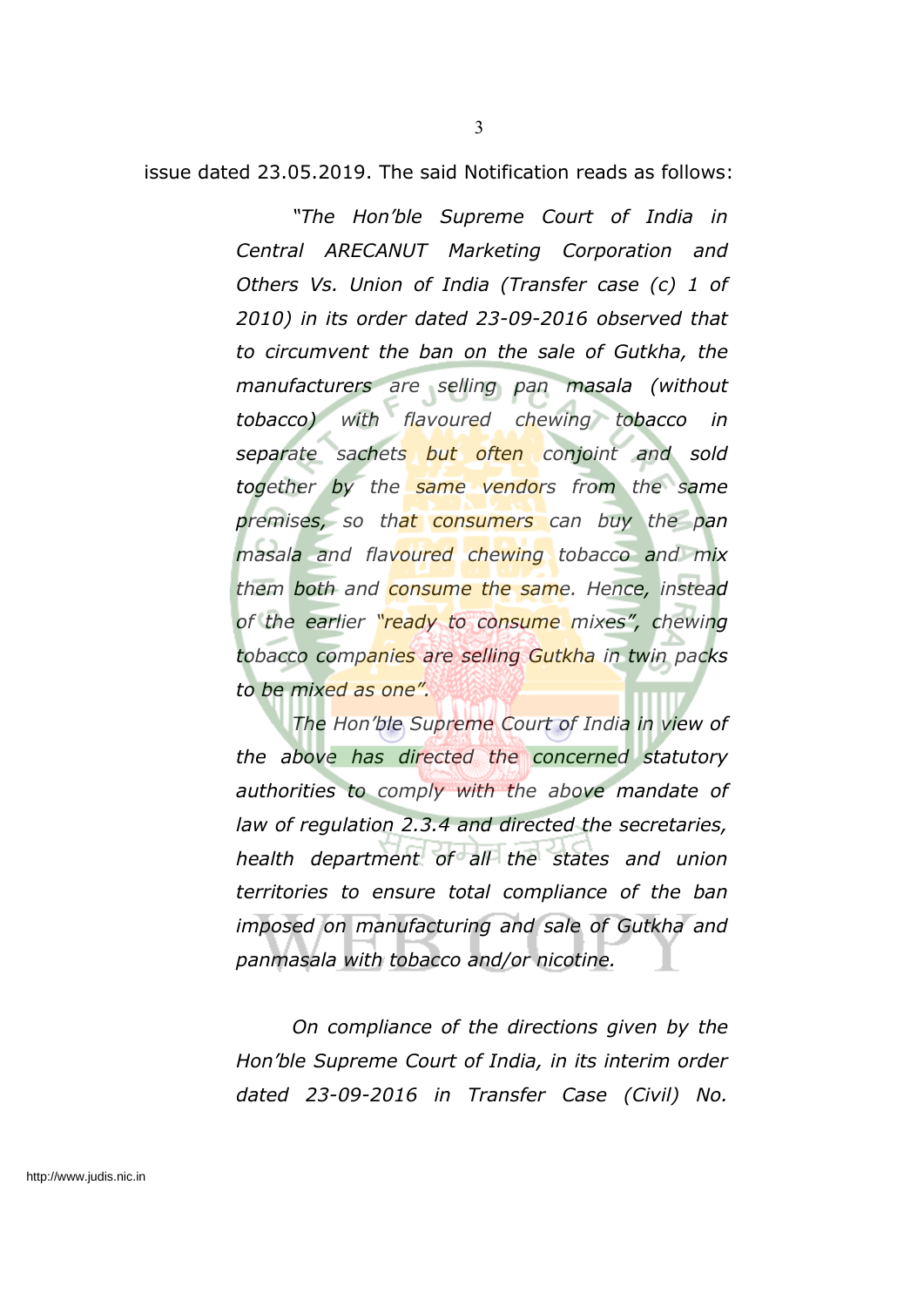*1/2010, The FSSAI's issued a letter dated 5th October 2016 and 9th October, 2017 vide file No 13(25)2017/Tobacco Issues/RCD/FSSAI, The Secretary Department Health and Family Welfare, Government of India issued a letter dated 5th December 2016 vide D.O.No. 16019/2/2014-PH-I, and in pursuance of regulation 2.3.4 of the Food Safety and Standards (Prohibition and Restrictions on Sales) Regulation, 2011, manufacture, storage, transport, distribution or sale of all food products chewable or otherwise, which is either flavoured, scented or mixed with any of the said additives, and whether going by the name or form of gutka, pan masala, flavoured or scented chewable food products, by whatsoever names called, whether packaged or unpackaged and/or sold as one product, or though packaged as separate products, sold or distributed in such a manner so as to easily facilitate mixing by the consumer which contains tobacco and / or nicotine as ingredients.*

## सतयमेव जयत

*Now therefore, in exercise of the powers conferred by clause (a) of sub-section (2) of Section 30 of the Food Safety and Standards Act, 2006 (Central Act 34 of 2006), the Commissioner of Food Safety of the State of Tamil Nadu, in the interest of public health, hereby prohibits the manufacture, storage, transport, distribution or sale of all food*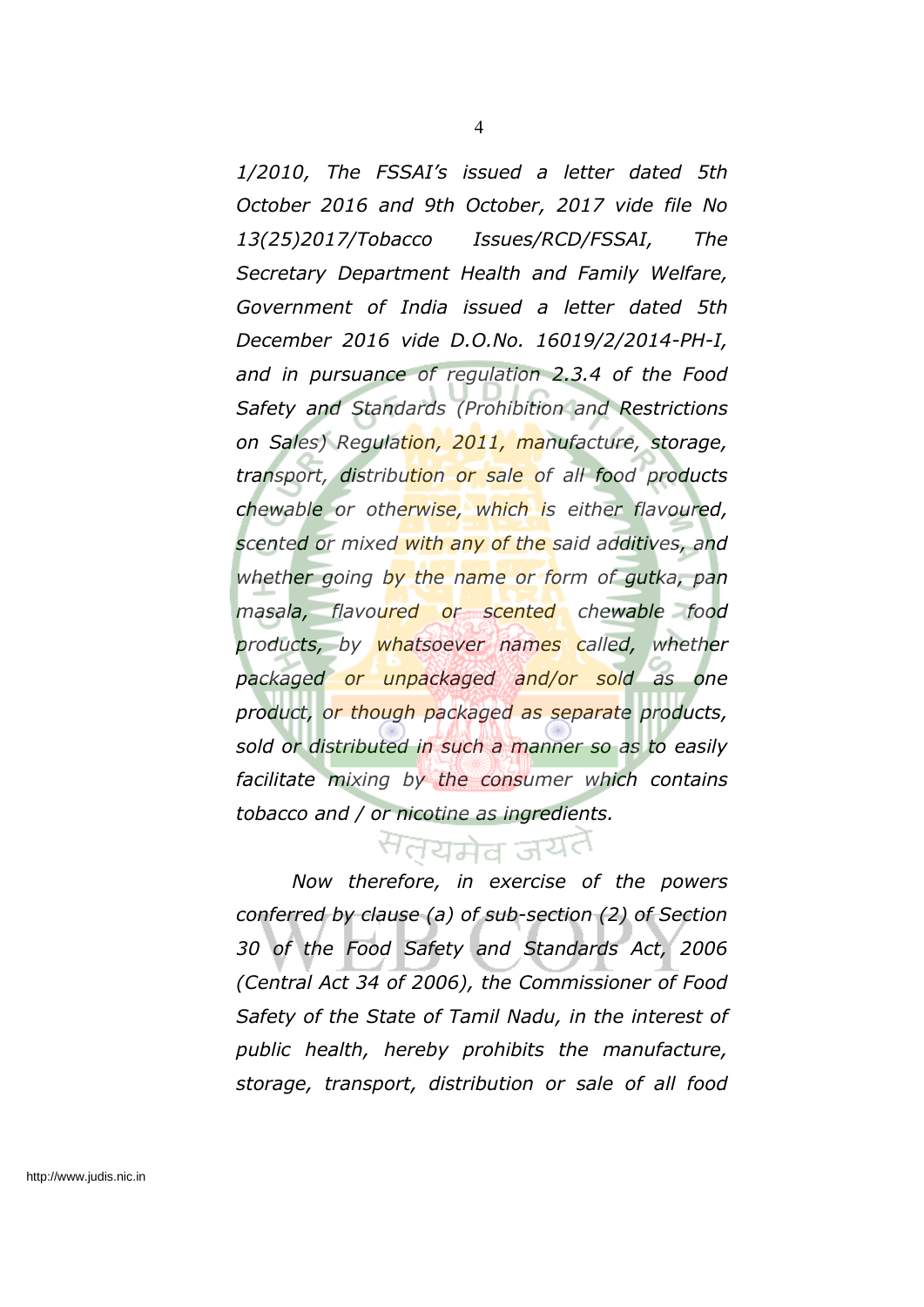*products chewable or otherwise which is either flavoured or scented or mixed with any of the said additives, and whether going by the name or form of gutkha, pan masala, flavoured or scented food products or chewable food products by whatsoever name called, whether packaged or unpackaged and/or sold as one product, or though packaged as separate products, sold or distributed in such a manner so as to easily facilitate mixing by the consumer and any other food products containing tobacco and/or nicotine as ingredients, by whatsoever name it is available in the whole of the State of Tamil Nadu for a further period of one year with effect from 23-05-2019."*

3. The learned counsel for the petitioner has taken objection for the word 'Transport' and it is stated that the products of the petitioner have been transported to Port Blair via Chennai. It is stated that when the lorries carrying the products reach the godown at Chennai, they are then loaded on containers which are thereafter transported by way of ships which sail to Port Blair. It is stated that on an average, about 5 containers of 20 tons each are shipped every month from Chennai to Port Blair or to any other place other than Tamil Nadu.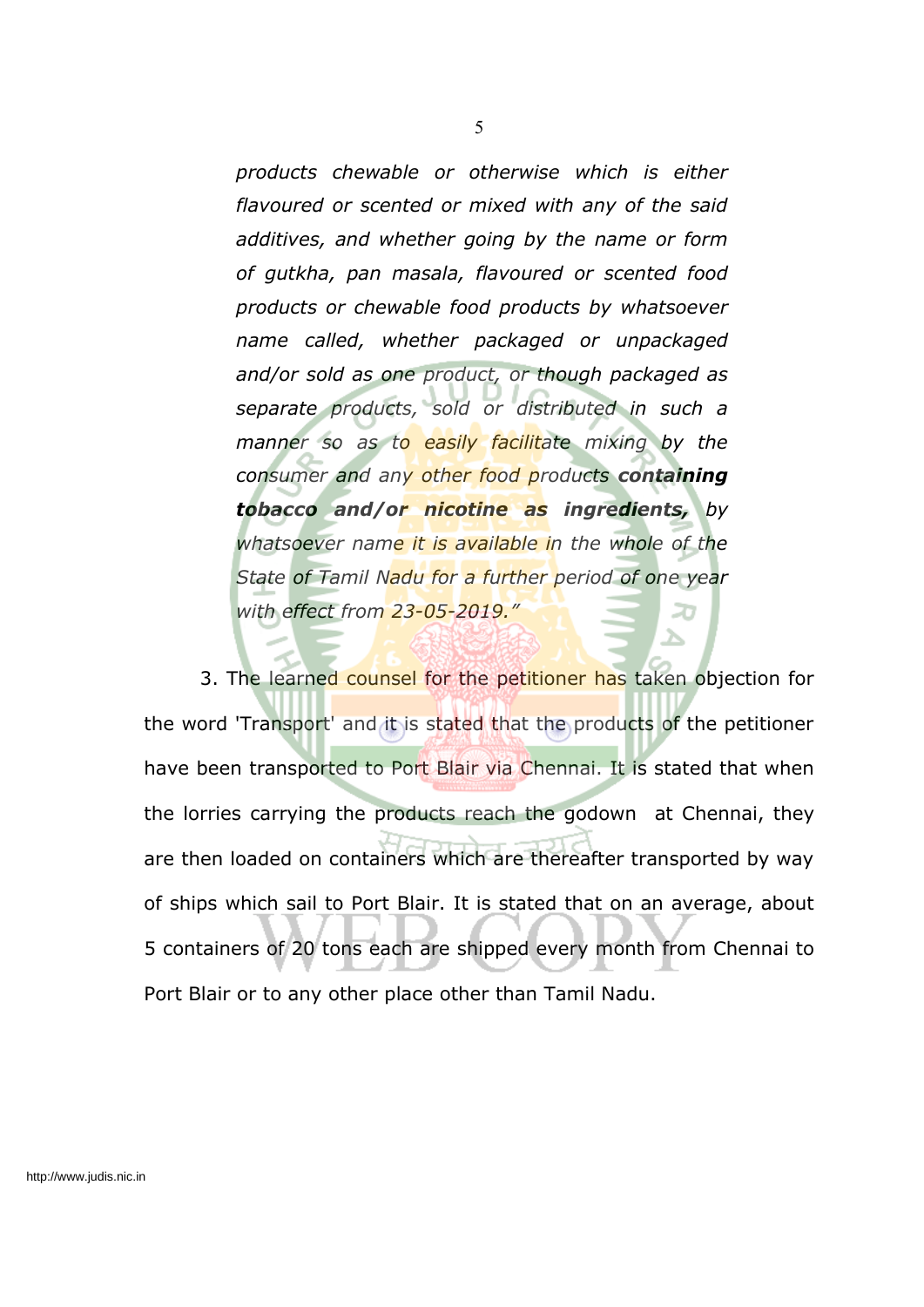4. It is stated that despite the transport contractors and their agents possessing and showing all the requisite documents to prove that the said consignments are meant for shipment to Port Blair or any other place other than the state of Tamil Nadu, the 2<sup>nd</sup> respondent had been detaining the vehicles along with the said consignments. It is stated that the Notification had been issued beyond the scope of the provisions of the Food Safety and Standards (Prohibition and Restriction on sales) Act, 2006. It was stated that under Section 30 of the said Act, the Commissioner of Food Safety is empowered to prohibit in the interest of public health, the 'manufacture, sale and storage for distribution or sale of any food or article and the word 'transport' is not included in Section 30 of Act. It is also stated that in *Criminal Writ Petition No.793 of 2019, M/s.M.S.S.Foods and Processor Vs. The Commissioner of Food Safety and Drug Administration, Mah. State and Ors.,* the Nagpur Bench of Bombay High Court had an occasion to examine the provision of Section 30 of the said Act and had stayed the ban on transport through vehicles of the offending products subject to producing valid documents of transport permit from one State to another. The learned counsel for the petitioner therefore stated that the Notification has to be quashed.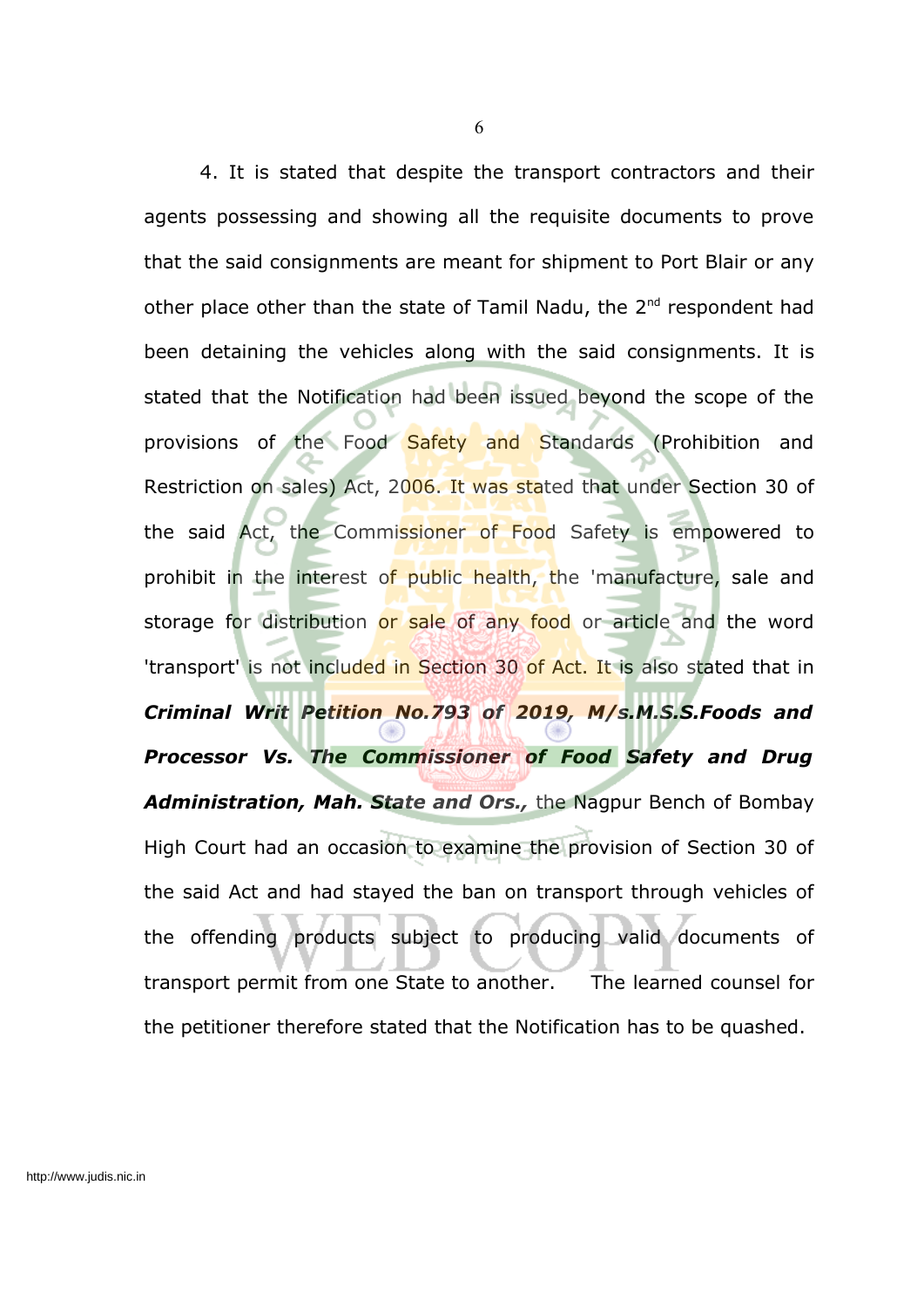5. Mr.R.Govindasamy, learned Special Government Pleader took notice for the respondent. The main Writ Petition is taken up for disposal.

6. In the first place, the order of the Bombay High Court is only an interim order passed on 04.09.2019 and even the next hearing date is given as 03.10.2019. It is not known as to the fate of the final order passed by the Bombay High Court. Even otherwise, I do not agree with the contentions of the learned counsel for the petitioner. Primarily, an earlier Notification was issued on 23.05.2017 and also published by the Tamil Nadu Government Gazette which had not been challenged by the petitioner herein. The Notification which is challenged prohibits the manufacture, storage, transport, distribution or sale of food products in the form of Gutkah, Panmasala, whether packed or unpacked and whether sold or distributed in any manner whatsoever. Section 30 of the said Act prohibits the manufacture, sale and storage for distribution or sale of any such products. Naturally, sale and storage for distribution or sale would necessarily include the transportation.

7. It is the specific case of the petitioner that they manufacture the products in Gujarat and unload products by lorries in godowns in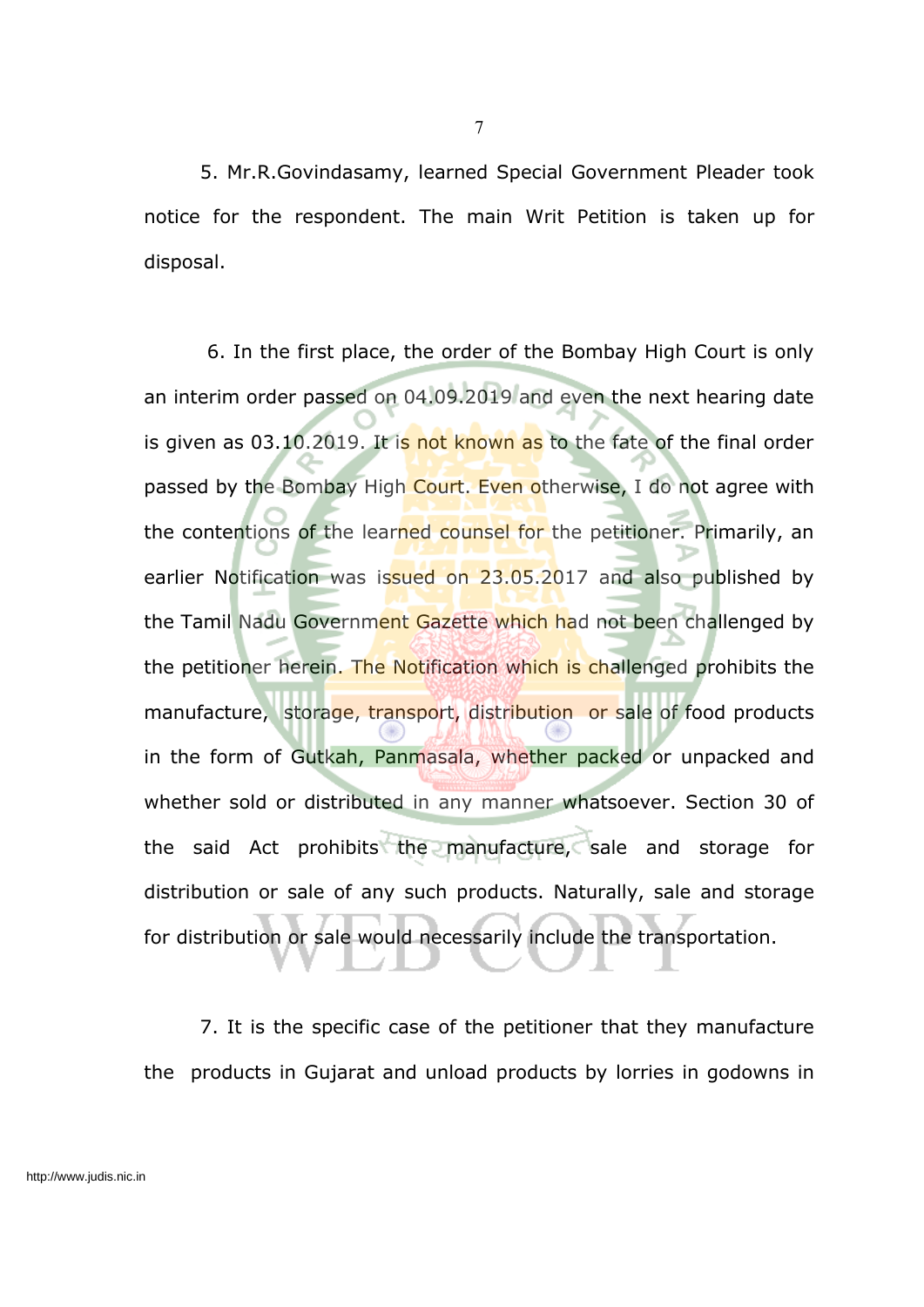Chennai. This would squarely come under the definition of storage for distribution or sale. When products surreptitiously removed from the godown by lorries naturally it is only the subsequent event and there cannot be any diverse of activity relating to distribution and transport. Any distribution naturally involves transport from one place to another place. Merely because the word transport had been omitted in the Act, it would not imply that the petitioner can merrily transport the products within the State of Tamil Nadu for distribution to Port Blair or any other places.

8. The Notification of the Tamil Nadu Government Gazette published on 23.05.2015 prohibiting manufacture, storage, distribution and the further Notifications dated 23.05.2016 and 23.05.2017 prohibiting manufacture, storage, transport, sale or distribution of gutkha, panmasala and other chewing products had come for consideration in *W.P.No.19335 of 2017, J.Anbazhagan V. The Union of India and others*, and the said notifications have been subsequently upheld. The Honourable First Bench of this Court had specifically directed the respondent therein to implement the said Notification in letter and spirit. Attention can also drawn to the decision in *W.P.(MD)No.778 of 2019, Jeetmal Ramesh Kumar V. The*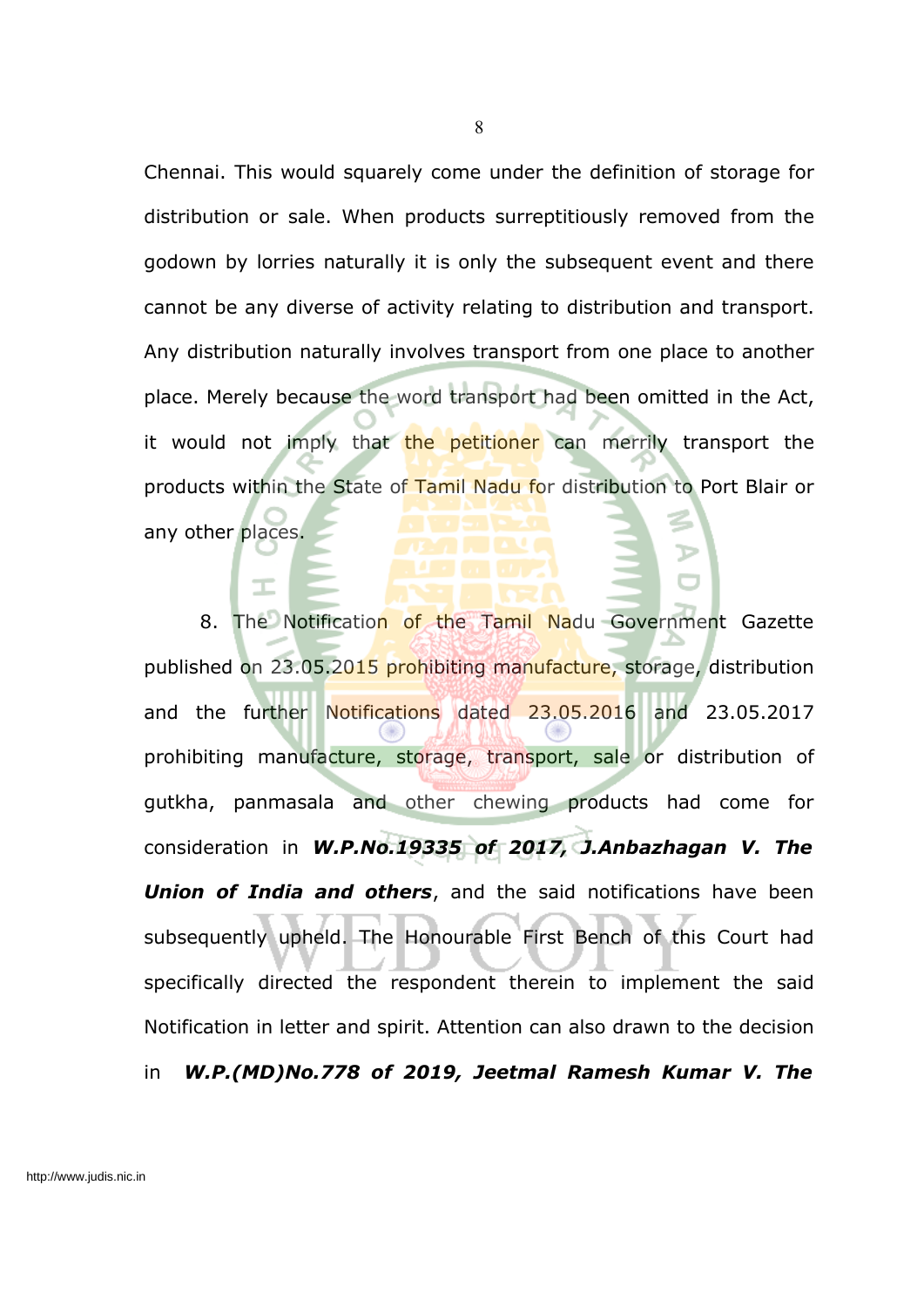*Commissioner and others***,** wherein a learned Single Judge of this Court also had an occasion to examine the said Division Bench Judgment in *J.Anbazhagan V. The Union of India and others,* referred supra and had also held that chewing and chewable tobacco is a banned substance.



9